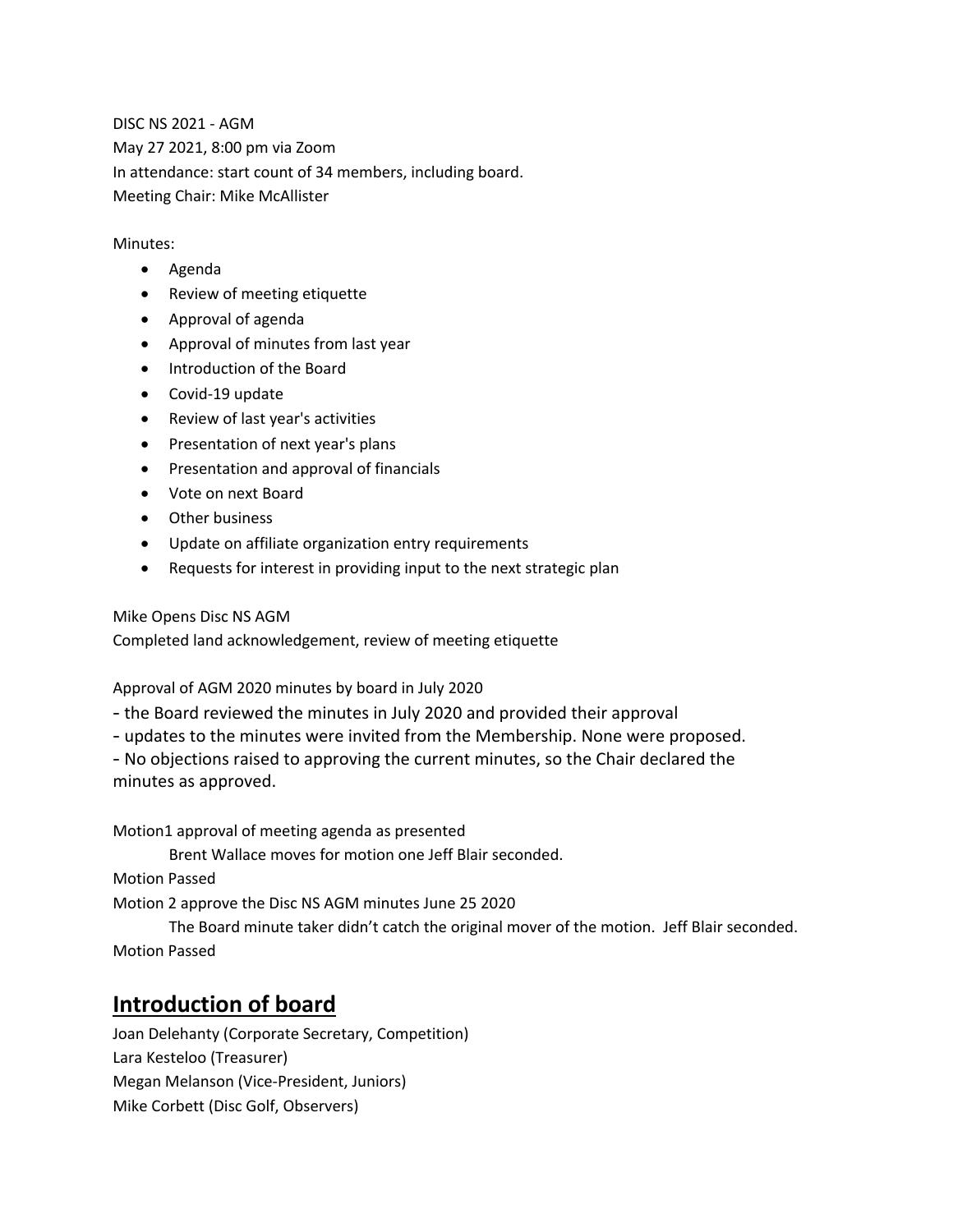Mike McAllister (President) Raoul Tanyan (Communication) Todd MacAulay (Coaching)

# **Covid19 Update**

The province continues to manage access to competitive play in the province Disc golf continues to grow in popularity, and casual play remains an option in the Province. For Ultimate, we anticipate a return to league play as restrictions lift in the province Best case scenario is the possibility of an Atlantic tournament with a return of the Atlantic bubble Ultimate Canada has cancelled CUC 2021 for juniors. It may consider regional tournaments, depending on Covid epidemiology. A decision still waiting for CUC 2021 for adults. The have also considered delaying adult CUC to the fall.

No information on C4UC for winter 2022.

# **Review of last year's activities**

#### **GOVERNANCE:**

The full year saw some form of restricted play in the province. Our energy was focused on developing return to play protocols (Raoul, Lara for ultimate, Mike C. for disc golf) and in interpreting the changes in provincial restrictions. We reached out to some non-DiscNS groups to keep them up-to-date on covid restrictions in the province. We chose to waive all DiscNS membership fees for the year. Insurance policy changes, covid funding for sport, and unrealized events had us post a \$9,000 profit rather than the anticipated \$5000 loss for the year. Worked with HU to re-initiate ultimate in Halifax when competitive play re-opened in November, 2020.

#### **COMPETITION:**

Worked with HU to re-initiate ultimate in Halifax when competitive play re-opened in November, 2020. Offer made to PCU to help, but they indicated that they had all in hand.

#### **YOUTH:**

No high school provincial tournaments this year.

Unable to access any school programming throughout the year due to Covid restrictions.

Organized a series of youth ultimate clinics in November 2020 when competitive sport re-opened We cancelled the clinics after a few weeks due to low youth uptake

We thank Tanis Trainor, Travis Foster, and Luke Dyer for their willingness to help with the clinics and to Gavin Grey for advice on the clinics.

Elected to not hire youth ultimate coordinators for the summer of 2020 based on our anticipation of play conditions in the spring and early summer.

#### **COACHING:**

Nova Scotia has 1 of the 3 Canadian learner-facilitators who can offer the ultimate courses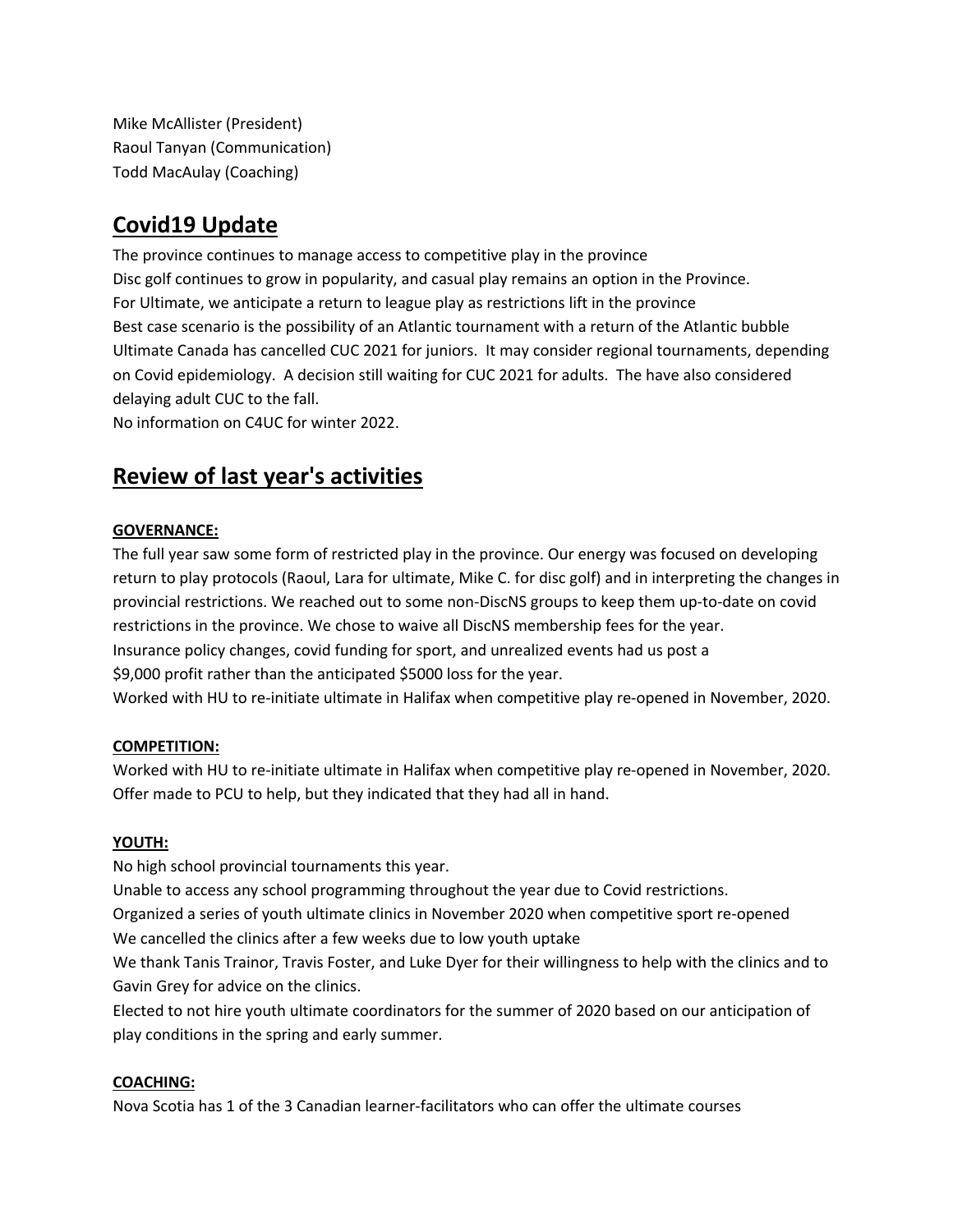online. Co-offered one session of the competition development courses Organized a short learn-to-throw clinic when competitive play re-opened in November 2020 NCCP multi-sport courses were (and continue to be) free for much of the year

#### **Observers**

No opportunities for observers to practice in the year. Nothing to report.

#### **Disc Golf**

Booming growth in the sport for the province amid the Covid restrictions

Disc golf is naturally physically-distanced and outdoors, which allowed for ongoing play when competitive Ultimate was closed.

Several tournaments managed to play within the Atlantic bubble, using appropriate return-to-play protocols.

Tanis Trainor and Lara Kesteloo had been planning for a May 8 women's disc golf tournament as part of a wider PDGA event. We made an application to the province for the special event. Unfortunately, provincial Covid restrictions increased and derailed the event.

# **Presentation of next year's plans**

- Key emphasis on
	- o Return to play activities
	- $\circ$  Conservative approach to the plan, but with an acknowledged willingness to run a deficit for the right opportunities that might arise
	- o \$2,000 budgeted for opportunities in sport for the year
	- o Not intended as post-fact coverage of event losses
	- $\circ$  Opportunity to pay for staff for youth development in the fall or for diversity in sport, should the cases arise
- Regular operations continue (insurance, zuluru, plan for provincials, NS4UC, coaching
- courses, …)
- Major costed new activities
	- o Waive DiscNS membership fees for the year (unrealized revenue)
	- $\circ$  DiscNS will continue to pay the Ultimate Canada grassroots membership for ultimate players
	- o Seek book keeping assistance
	- o Lara has already been talking with some groups about service levels and cost
- Major no-direct-cost new activities
	- o Revival of strategic plan review in anticipation of our renewal with SportNS
		- Include an opportunity for DiscNS members to provide their input
- Formalize the expectations with affiliate organizations
- Investigate what it might take, and what benefits might arise, to select and designate individual
- athletes as provincial high-performance athletes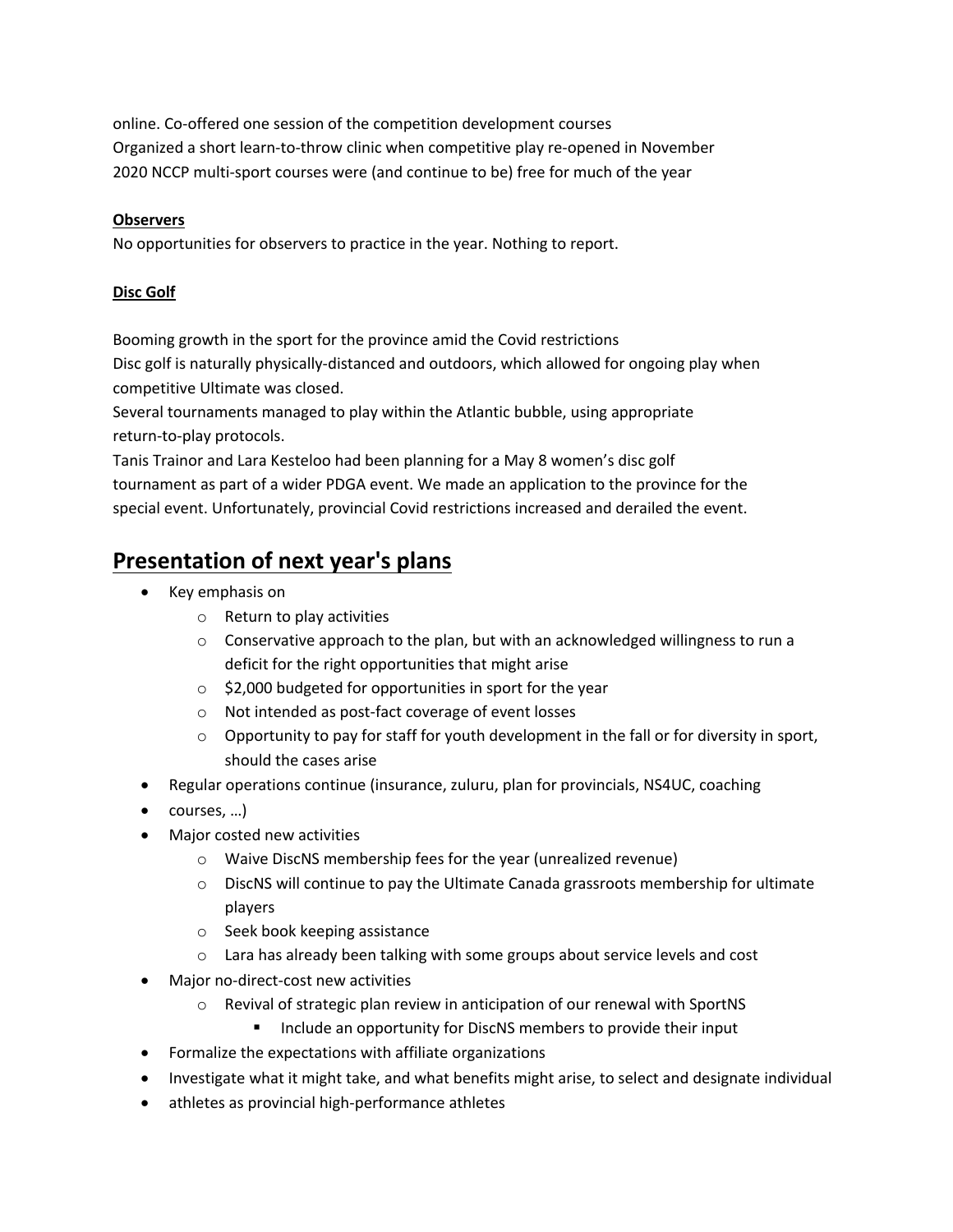- Pilot a set of off-field coaching events that dovetail with on-field execution for newer players
- Disc golf is nearing the point of launching its national sport organization (NSO) that could then lead to a provincial sport organization for disc golf
- NCCP multi-sport modules remain free. DiscNS members might want to take advantage of some modules:

| Organizational:                     | Play:                             |
|-------------------------------------|-----------------------------------|
| Safe Sport Training                 | Developing Athletic Abilities     |
| <b>Making Ethical Decisions</b>     | Prevention and Recovery           |
| Making Headway in Sport (concussion |                                   |
| management)                         | Psychology of Performance         |
| Aboriginal Coaching Module          | Planning a Practice               |
|                                     | <b>Advanced Practice Planning</b> |
|                                     | <b>Performance Planning</b>       |

Mike presented the balance sheet, income statement, and proposed budget.

Motion #3: To accept 2020-2021 financial report

Chris Whitt moves for motion #3 Jeff Blair Seconded

Motion passed

Motion #4: To approve the proposed 2021-2022 budget

Greg Hayward moves for motion #4 Alex Nelson Seconded

Motion passed

## **Election of Directors**

- Bylaw changes from last year sets 2-year terms
	- o Board members can resign before the end of the 2 years
	- o 3 of this year's 7 election spots will be for 1 yaer
		- Assigned to the longest-serving DiscNS Board members, then to first nominees
- The Chair opened the floor to nominations to the Board of Directors. We took online
- confirmations / declines of nominations via the chat panel
- - Nominations were:
- Matt Campbell **(Accepted)**
- Mike McAllister**(Accepted)**
- Mike Corbett **(Accepted)**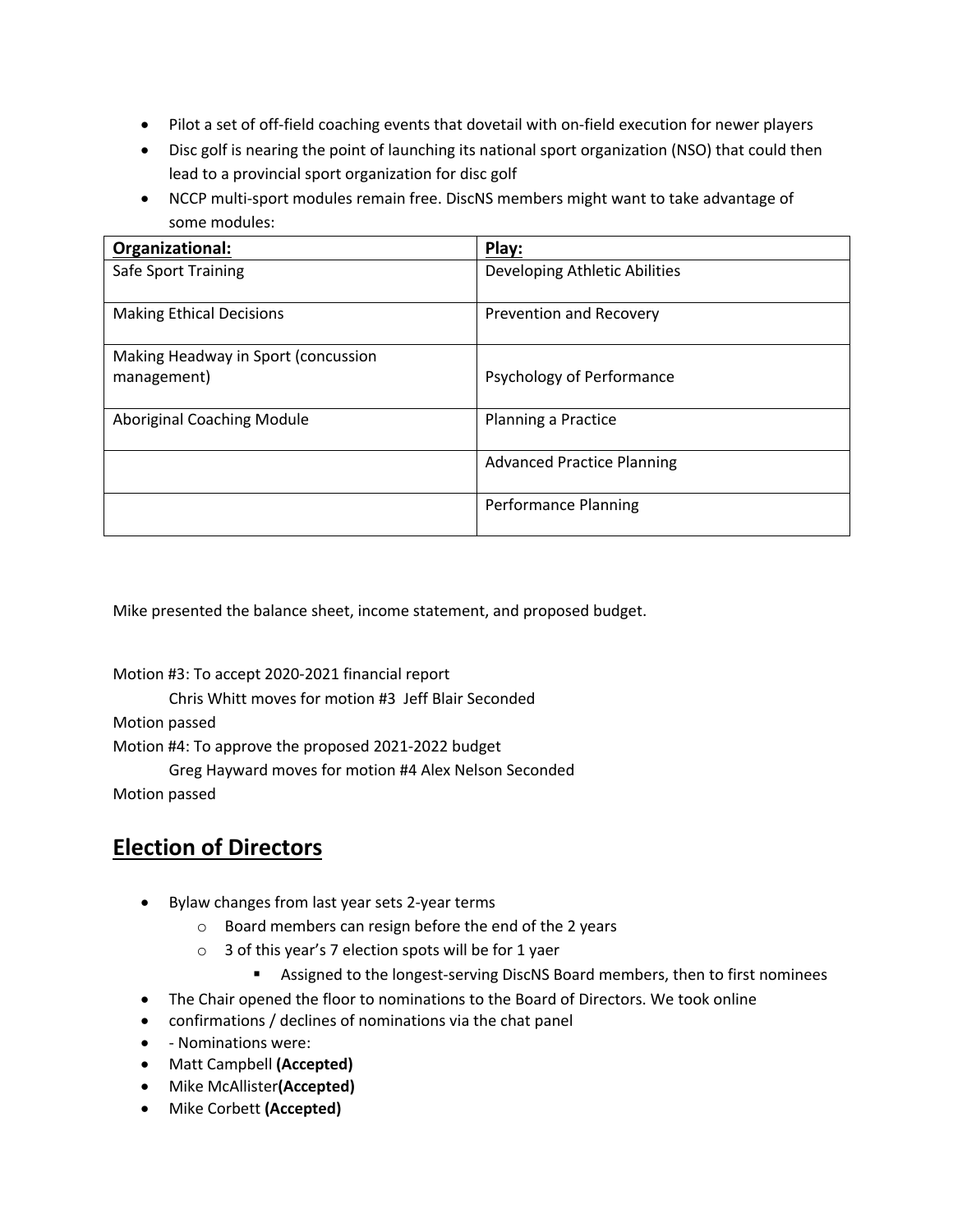- Joan McNeil-Delehanty **(Accepted)**
- Todd MacAulay **(Accepted)**
- Raoul Tanyan **(Accepted)**
- Alex Nelson (Declined)
- Lara Kestaloo (Declined)
- Megan Melanson (Declined)
- Ali Hayward (Declined)
- Desta (Declined)
- Liam Archibald (Declined)
- Josh Millard (Declined)
- Martin James (Declined)
- Jessie Legate **(Accepted)**
- With 7 acceptances and a proposal for 7 positions, the positions were declared won by acclamation

# **Board Election**

- From the set of nominated candidates, These candidates elected by acclamation
- Matt Campbell (2 years offered)
- Joan McNeil-Delehanty (2 years offered)
- Jessie Legate (2 years offered)
- Raoul Tan-Tan (2 years offered)
- Mike Corbett (1 year offered)
- Todd MacAulay (1 year offered)
- Mike McAllister (1 year offered)

## **Other business – affiliate organizations**

- Affiliated organizations (HU, PCU, MDGA) do not need to get approval from DiscNS to operate their events under the DiscNS insurance policy
- Consequently, we expect that these organizations operate under the principles of the event sanctioning policy
- They are their own, separate legal organization
- They have some responsibility to their membership, such as by an AGM
- They are set to offer high-quality, well-managed, and inclusive events
	- $\circ$  They have an awareness of, and strive for, standards for quality play, including spirit of the game (for ultimate)
	- o They have practices to ensure safe and inclusive play
- They operate under policies/practices on dealing with harassment, providing a code of conduct, acting on discipline, managing concussions, playing relative to inclement weather
- They are aware of the conditions of the insurance policy
- They will remit DiscNS fees and will participate in participation reporting